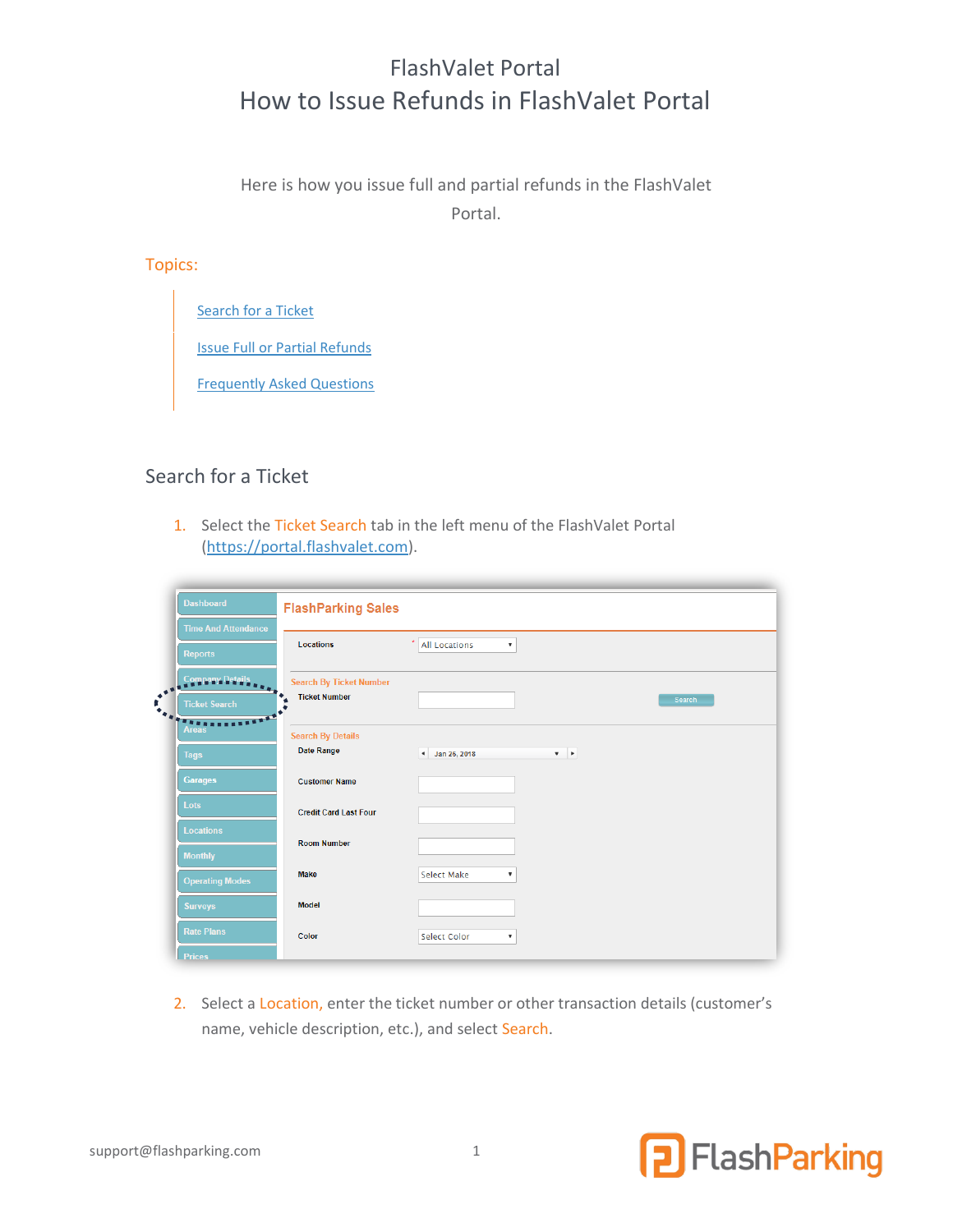3. Find and click the ticket to view the details.

| <b>Tickets</b>                        |                       |                     |                              |                              |              |                                         |                          |                          |
|---------------------------------------|-----------------------|---------------------|------------------------------|------------------------------|--------------|-----------------------------------------|--------------------------|--------------------------|
| Location $\circledcirc$               | Ticket $\circledcirc$ | Name $\circledcirc$ | Vehicle $\overline{\otimes}$ | License Plate $\circledcirc$ | Room $\odot$ | $\left \odot\right $ (c) Issued $\odot$ | Departure $\circledcirc$ | Completed $\circledcirc$ |
| <b>Hotel with Ticketless</b><br>Valet | 1660                  |                     |                              |                              |              | 1/26/2018                               |                          |                          |
| <b>Hotel with Ticketless</b><br>Valet | 1661                  |                     |                              |                              |              | 1/26/2018                               |                          |                          |
| <b>Hotel with Ticketless</b><br>Valet | 1659                  |                     |                              |                              |              | 1/26/2018                               |                          |                          |
| <b>Hotel with Ticketless</b><br>Valat | 1659                  |                     |                              |                              |              | 1/26/2018                               |                          |                          |

## <span id="page-1-0"></span>Issue Full or Partial Refunds

1. Select the payment to refund in the Payments section of the Ticket Details.

| <b>Payments</b>   |              |        |            |                   |                       |                    |
|-------------------|--------------|--------|------------|-------------------|-----------------------|--------------------|
| <b>Paid At</b>    | <b>Total</b> | Fee    | <b>Tip</b> | <b>Mobile Fee</b> | <b>Payment Method</b> | Paid By            |
| 1/26/2018 3:54 PM | \$1.00       | \$1.00 | \$0.00     | \$0.00            | Cash                  | Flash Monitor (AN) |

2. Click Refund.

| <b>Back To Results</b> | Ne | Refund.                                         |  |
|------------------------|----|-------------------------------------------------|--|
|                        |    |                                                 |  |
|                        |    | $\frac{1}{2}$ , and a sequence of $\frac{1}{2}$ |  |

3. Select the refund type in the Payment Refund box, add any additional details, and click Refund.

| Refund Type:       | Payment Refund - Paid Amount \$1.00<br>Full | ٠ |        |
|--------------------|---------------------------------------------|---|--------|
| Fee Refund Amount: |                                             |   |        |
| Tip Refund Amount: |                                             |   |        |
|                    |                                             |   | Refund |
| Exit               |                                             |   |        |
|                    |                                             |   |        |
|                    |                                             |   |        |